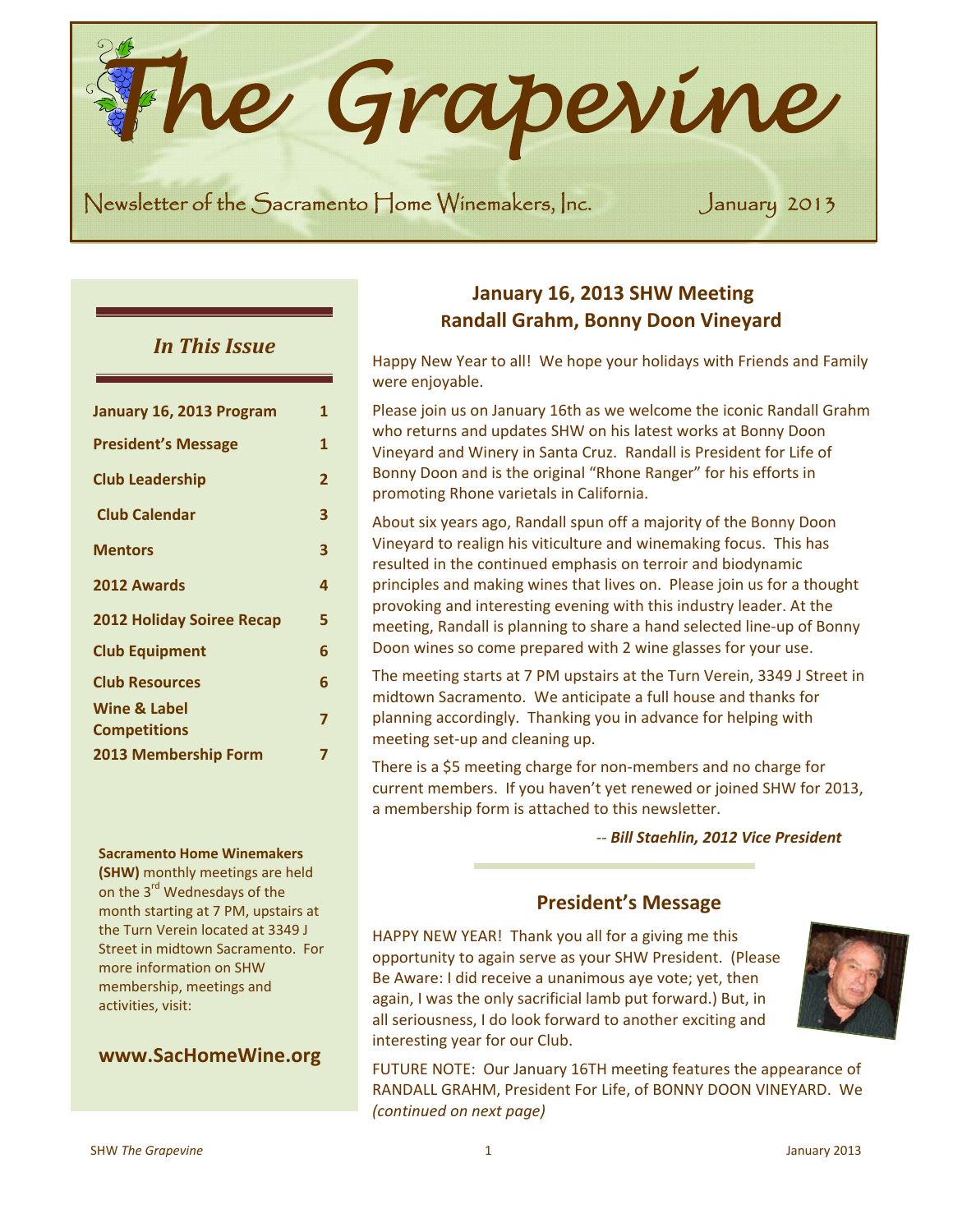# *2013 Leadership*

#### *Executive Board*

*President* – Gary Young gycats@earthlink.net 916 451‐3893

*Co‐Vice President***s** Sonia Baron & John Avila soniabaron@hotmail.com mail@john‐avila.com

*Treasurer* ‐ Mike Touchette pinotsyrah@yahoo.com

*Secretary* – JD Phelps jd.phelps@gmail.com

#### *Membership Co***‐***Chairs*

Fred Millar & Gin Yang fred.millar1@gmail.com ginyangstaehlin@yahoo.com

*Past President* – Donna Bettencourt bettencourt1045@softcom.net

#### *Board Appointees*

*Chief Judge* ‐ D. D. Smith ddanjo@sbcglobal.net

*Cellar Master* ‐ Henry Wilkinson hbwilkinson@jps.net

*Club Competition Coordinator & Web Manager ‐* Judy Pinegar judypinegar@gmail.com

*Mentors Coordinator ‐ Bill Staehlin* bill.staehlin@sbcglobal.net

*Hospitality Coordinator* Holly Heggli galstealth@hotmail.com

*Community Relations* ‐ TBA

*Historian ‐ Gary Young*

#### *The Grapevine Editor*

 *Gin Yang (thru January 2013) Donna Bettencourt (beginning Feb 2013 issue)*

#### *Board of Directors*

Mike Touchette (Chair) Fred Millar Lynn Keay Donna Bettencourt Gary Young

last were fortunate to host Randall, in February 2007, when he discussed his provocative and forward thinking ideas regarding vineyard management and wine making techniques. I look forward to another very stimulating exhortation. THIS IS A MEETING NOT TO BE MISSED.

In the near future, a tentative schedule of the year's forthcoming meetings events will be publicized. Included will be the traditional "White & Red Wines Evaluation & Analysis" meetings; as well as the "Club Project Evaluation" of our prior year wines. And, of course, we will again be featuring our annual "June Jubilee ‐ Wine Competition and Picnic"; the Harvest Winemakers Dinner; and, the December Holiday Dinner Party ‐‐ just a few of the fabulous wine/social activities sponsored by your Club.

In addition, I want to invite you to make further suggestions as to additional programs you might find of interest. SHW is YOUR Club and is intent on responding to your needs and interests regarding the world of home winemaking.

I want to extend a SPECIAL recognition and thanks to last year's Executive Board, ably led by Past President Donna Bettencourt, for their efforts in sustaining and furthering the achievements of the Sacramento Home Winemakers Club. Thanks for the Great Job!

This year we are commemorating the 40th Anniversary of the founding of the Sacramento Home Winemakers Club. The Club is the oldest of our type west of the Mississippi River. Last year the Club was recognized by WineMaker Magazine's "International Amateur Wine Competition" as the 2012 Club of the Year.

The Sacramento Home Winemakers Club can be proud of our past accomplishments and our continued determination in working for our mutual goal:

#### THE MAKING OF BETTER WINE !!

Cheers!

#### ‐‐ *Gary Young, 2013 President*

## **Thanks for Stepping Up!**

Your Club appreciates your help in keeping the organization running smoothly and extends special thanks to:

- **■** Debbie Moretton for coordinating another fun SHW Holiday Party on December 16;
- **■** Judy Pinegar for managing a successful Holiday Party Silent Auction;
- **■** All who participated in the Silent Auction either as a donor or bidder or both;
- **■** President Gary Young for hosting both the December and January Executive Board meetings;
- **■** Andy Walter, Donna Bettencourt, and Lynn Keay for operating the Club's equipment lending program; and
- **■** Tom Montgomery for assisting the Web Manager with blog updates.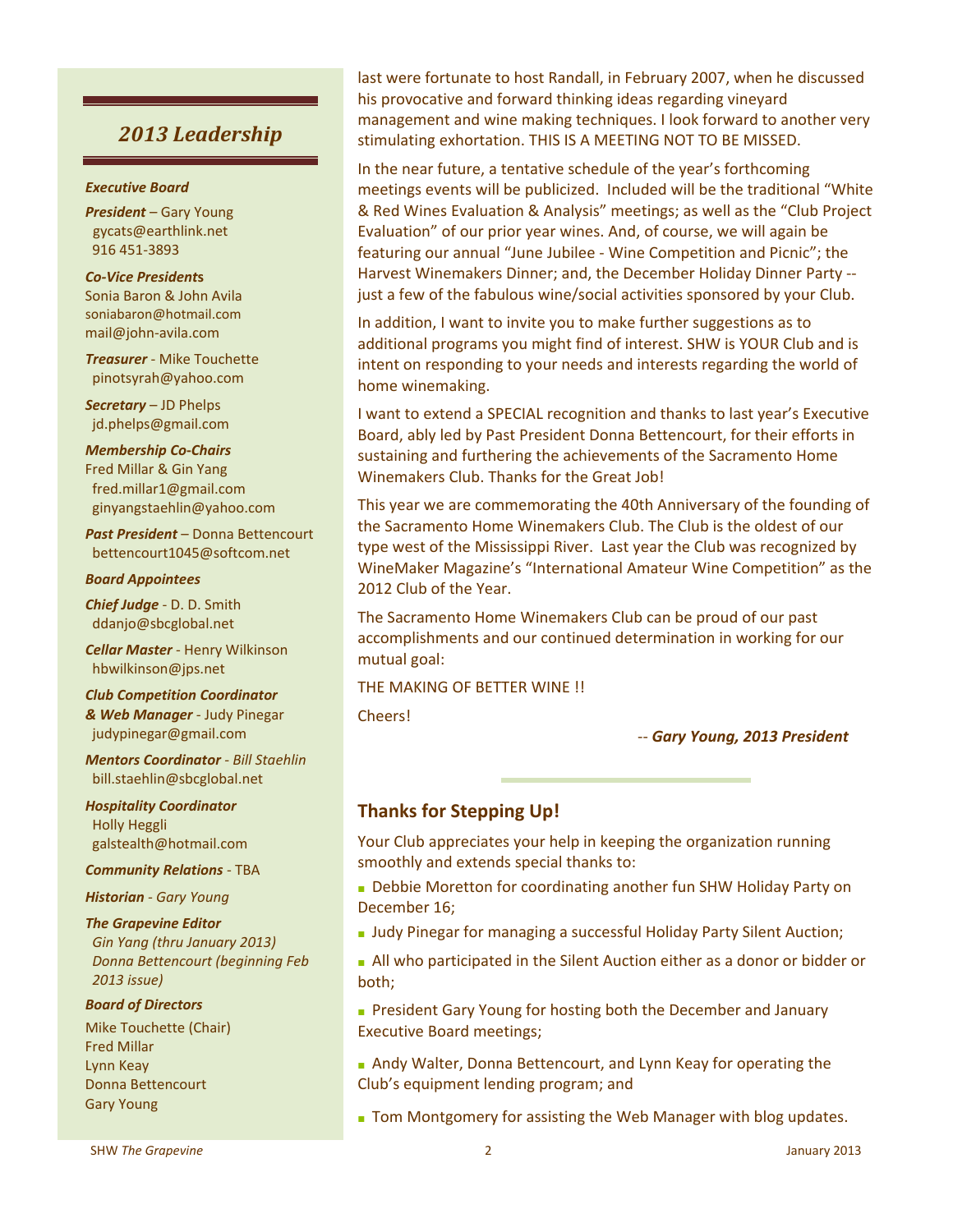# **2013 SHW Calendar**

| January 16<br>Wednesday    | General Meeting: Rhone Ranging - terrior driven and<br>organic/biodynamic wines - What Does This All<br>Mean?<br>Speaker: Randall Grahm, Bonny Doon Vineyard |
|----------------------------|--------------------------------------------------------------------------------------------------------------------------------------------------------------|
| February 6<br>Wednesday    | <b>Executive Board Meeting</b><br>Contact President Gary Young - 916 451-3893 or<br>gycats@earthlink.net                                                     |
| February 20<br>Wednesday   | <b>White Wine Evaluations</b><br><b>Evaluators: TBA</b>                                                                                                      |
| March 20<br>Wednesday      | <b>Deciphering Judging Sheet Comments</b><br>Speaker: D.D. Smith, Chief Judge                                                                                |
| April 17<br>Wednesday      | <b>Sacramento Home Winemakers</b><br>40 <sup>th</sup> Anniversary Party!                                                                                     |
| <b>May 15</b><br>Wednesday | <b>Non-Bordeaux Wine Evaluations</b>                                                                                                                         |
| June 1<br>Saturday         | <b>June Jubilee Wine Competition and Picnic</b>                                                                                                              |

*Monthly meetings generally start at 7 PM on the 3rd Wednesdays of the month, upstairs at the Turn Verein, 3349 J Street, Sacramento. Show up at 6:30 PM with your wine glass and a bottle of wine and enjoy wine making camaraderie. Please bring 2 wine glasses for evaluations & special meetings. Thanks for helping set up & cleaning at the meetings.*

*Board meetings start at 6:30 PM generally on the 1st Wednesdays of the month.*

# **February Executive Board Meeting Wednesday, February 6, 6:30PM ‐8 PM – Rancho Cordova**

The SHW Executive Board meetings each month to conduct the business of the Sacramento Home Wine Club. In addition to the officers of the club, the appointees also attend. Join us February 6, 2013 at a member's home in Rancho Cordova at 6:30 PM. All SHW members are invited to attend and learn more about how you can contribute to the club. The board meeting starts at 6:30 PM, and we are generally finished with business by 8 PM, after which we all enjoy potluck dishes and wine that have been brought.

Contact President Gary Young at 916 451‐3893 or gycats@earthlink.net for exact location.

## **Only Seven Months Until Harvest**

What varietals are you planning to make in 2013? Volunteer to lead a varietal focus group! Talk to Gin.

# *Club Mentors*

*Mentor Coordinator Bill Staehlin can help you find a winemaking or vineyard mentor. Contact Bill at: bill.staehlin@sbcglobal.net or 916 216‐1753.*

Judy Pinegar, Loomis 916 652‐5198 judypinegar@gmail.com **F,R,W**

Carl & Lili Brust, Loomis 916 652‐9001 lcbrust@garlic.com **S,W**

Mike Touchette, Diamond Springs 530 748‐9677 pinotsyrah@yahoo.com **R,W**

Gerald Cresci, Herald 209 748‐2122 **F,P,VM**

Paul & Nancy Baldwin, Elk Grove 916 684‐2086 pbaldwin@frontiernet.net **R,VM,W**

Henry Wilkinson, Sacramento 916 446‐6276 hbwilkinson@jps.net **R**

Jim Margolis, Sacramento 916 451‐4279 jamadapa@att.net **R,W**

Donna Bettencourt, Sacramento 916 454‐5487 bettencourt1045@softcom.net **R,W**

D. D. Smith, Gold River 916 638‐8849 ddanjo@sbcglobal.net **I,P,R,W**

Lynn Keay, Gold River lynn.keay@gmail.com **F,R,W**

Rex Johnston, East Bay 925 930‐2897 Wine4rex@yahoo.com **F,R,W**

#### **Mentor Wine Specialties:**

**F** = fruit; **I** = ice; **P** = port; **R** = red;  $S =$  sparkler;  $V =$  viognier;  $VM =$ vineyard management; **W** = white

SHW The Grapevine Contract Contract Contract 2013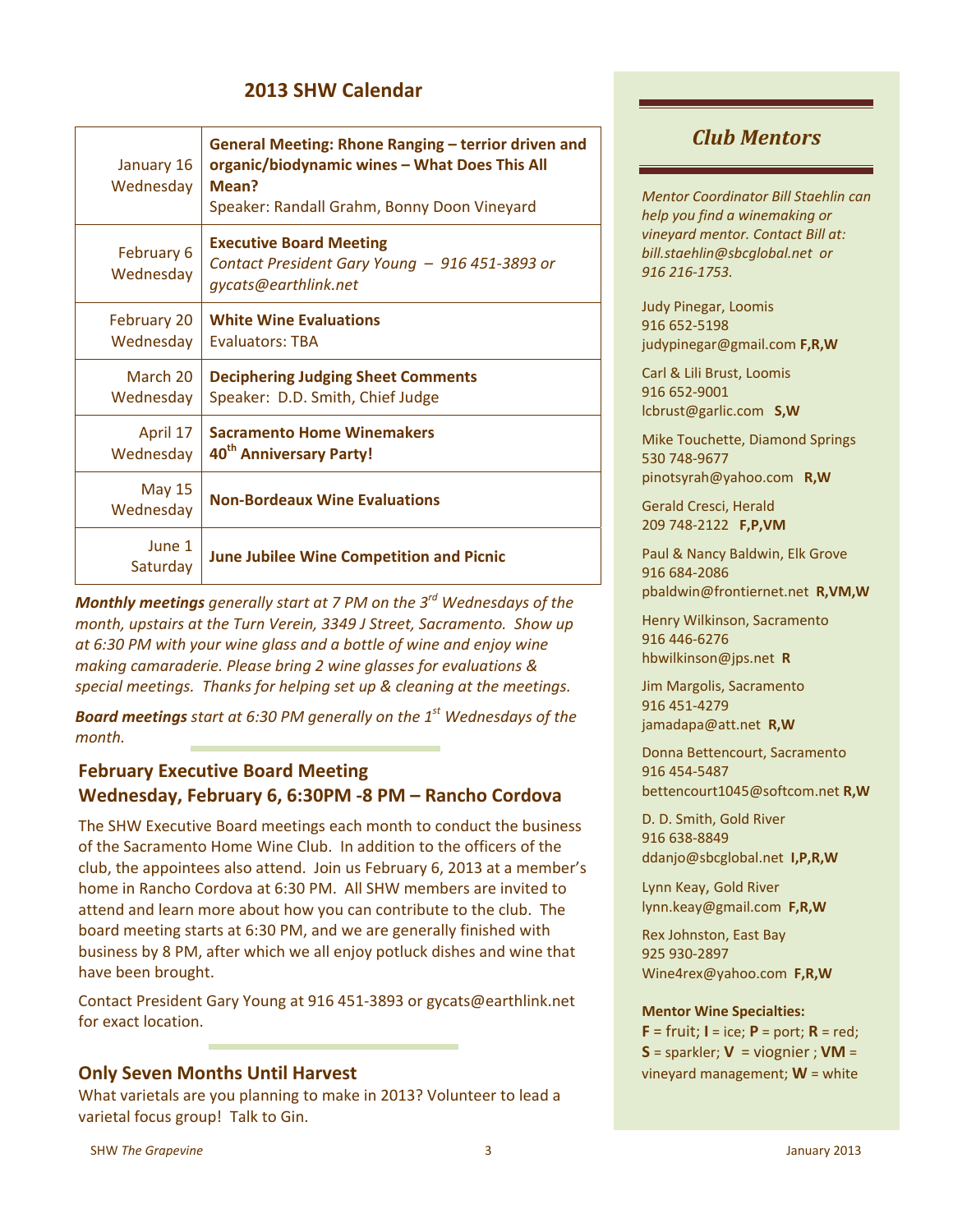## **2012 SHW Annual Awards**

To encourage excellence in winemaking and volunteerism, SHW honors members and supporters with its annual awards. The Board of Directors, at the December 2012 SHW Holiday Party, were pleased to announce the 2012 awards recipients:

**■** *Henry Wilkinson* – Hal Bob Beck Memorial Award "Wine Educator of the Year"

Cellar Master Henry was given this award for his contributions to wine education and guidance of home winemakers. Henry coordinated and the Beginning Winemakers Varietal Focus Group which included a mini‐Winemaking 101 plus he also mentored anyone who called for help.

- **■** *Debbie Moretton* ‐ Hal Ellis Memorial Award "For Service Above and Beyond the Crush" A tireless volunteer, Debbie has ensured that December's Holiday Party is a fun time for all giving partygoers and an evening to remember. In addition to coordinating several holiday parties and fundraising efforts, Debbie continues to contribute in many ways with great ideas and suggestions.
- **■** *Pilar Millar* Stu Shafer Memorial Award "Most Improved Winemaker of the Year" Pilar started making wine just a couple harvests ago and demonstrates that one can excel in anything they do if they do it with passion and commitment. This year Pilar's wines struck gold multiple times and also won a best of show.
- **■** *Sonia Baron* Rookie Winemaker of the Year

Zestily plunging into the world of home viticulture and home winemaking, Sonia has developed her own non‐stop approach to winemaking. As a novice winemaker, she's made white wines, harvested grapes and made wines from her home vineyard, plus vinted a golden plum port from her orchard.

**■** *Barbara Bentley and Rex Johnston* – Winemaker of the Year

This annual award is earned purely by the numbers. Well, of course, it starts with outstanding wines. Following the Winemaker of the Year criteria (available on the Club's web site), Barbara and Rex blew the 2012 competition out of the water. Virtually all of their wines entered into competition earned high honors. They make knock-out white, red, fruit, and port wines and generously share their winners and winemaking expertise.

**■** *Donna Bettencourt* – President's Award

Donna served as Club president for two consecutive years – an unmatched feat as anyone who has served in that capacity knows winemakers are a tough rogue bunch! We continue to benefit from Donna's clear visions.

Congratulations to all!

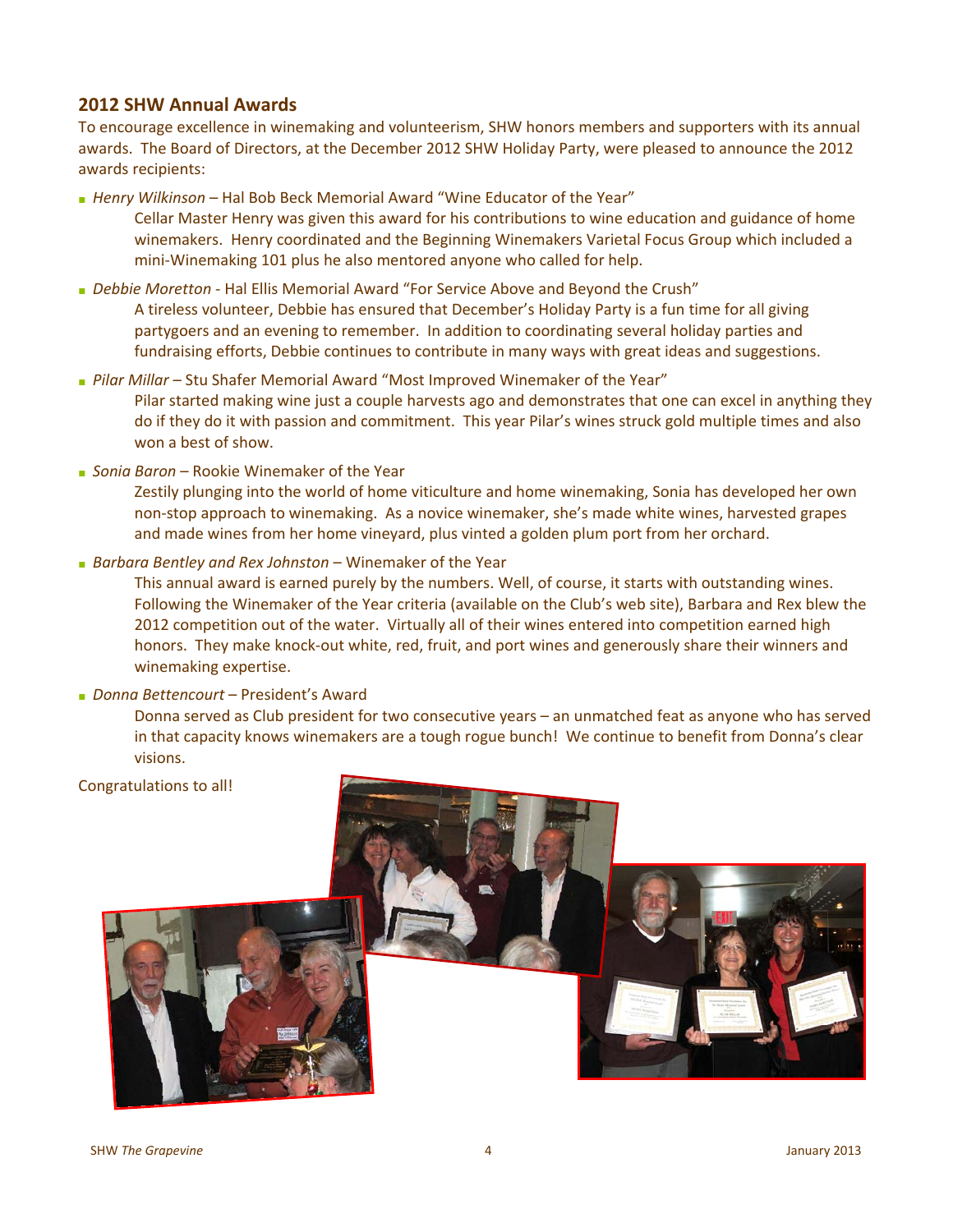## **Wine‐derful Celebration ‐ 2012 Holiday Party and Silent Auction**

This year's event was a WINE‐DERFUL CELEBRATION in many ways. First, 92 members and their guests enjoyed a festive holiday party atmosphere on a clear, crisp evening in Old Sacramento aboard the Delta King that provided opportunities to mingle with new and long‐time members, their guests, celebrate with SHW's annual award recipients, and participate in the silent auction held that night. Many a conversation was overheard about crush activities, the fine art of winemaking, vacations and holiday plans.

Second, Charlie Coyne, SHW Member and General Manager of the Delta King and his staff provided a delectable holiday fare that was both plentiful and pleasing to the palate, and complimented the many wine varietals and cocktails consumed during the night.

Third, and the most celebrated moments of all, through the generosity and support of our members and guests, we raised over \$2,600\* from the Silent Auction…WOW! These monies will help the Club to continue to provide the curriculum and events we all enjoy and participate in throughout the year.

Again, my and Judy Pinegar's personal thanks to all of you who donated items for the silent auction and to the volunteers who helped "get the party started".

I look forward to being your Holiday Dinner and Party Coordinator for 2013!

#### ‐‐ *Debbie Moretton, Holiday Party Coordinator*

\* Thanks also to member Steve Barrett for his generous cash donation that kicks up the total proceeds from this fundraising effort to above \$2,900.



## **Unified Wine and Grape Symposium Trade Show Tickets**

Member Lynn Keay coordinates the donation of tickets from the show's vendors for the trade show part of the symposium and SHW offers the tickets to members only for a nominal cost. If you're interested in tickets, contact Lynn at lynn.keay@gmail.com. Please note that ticket requests exceed the number of tickets SHW receives.

SHW The Grapevine Contract Contract Contract Contract Contract Contract Contract Contract Contract Contract Contract Contract Contract Contract Contract Contract Contract Contract Contract Contract Contract Contract Contra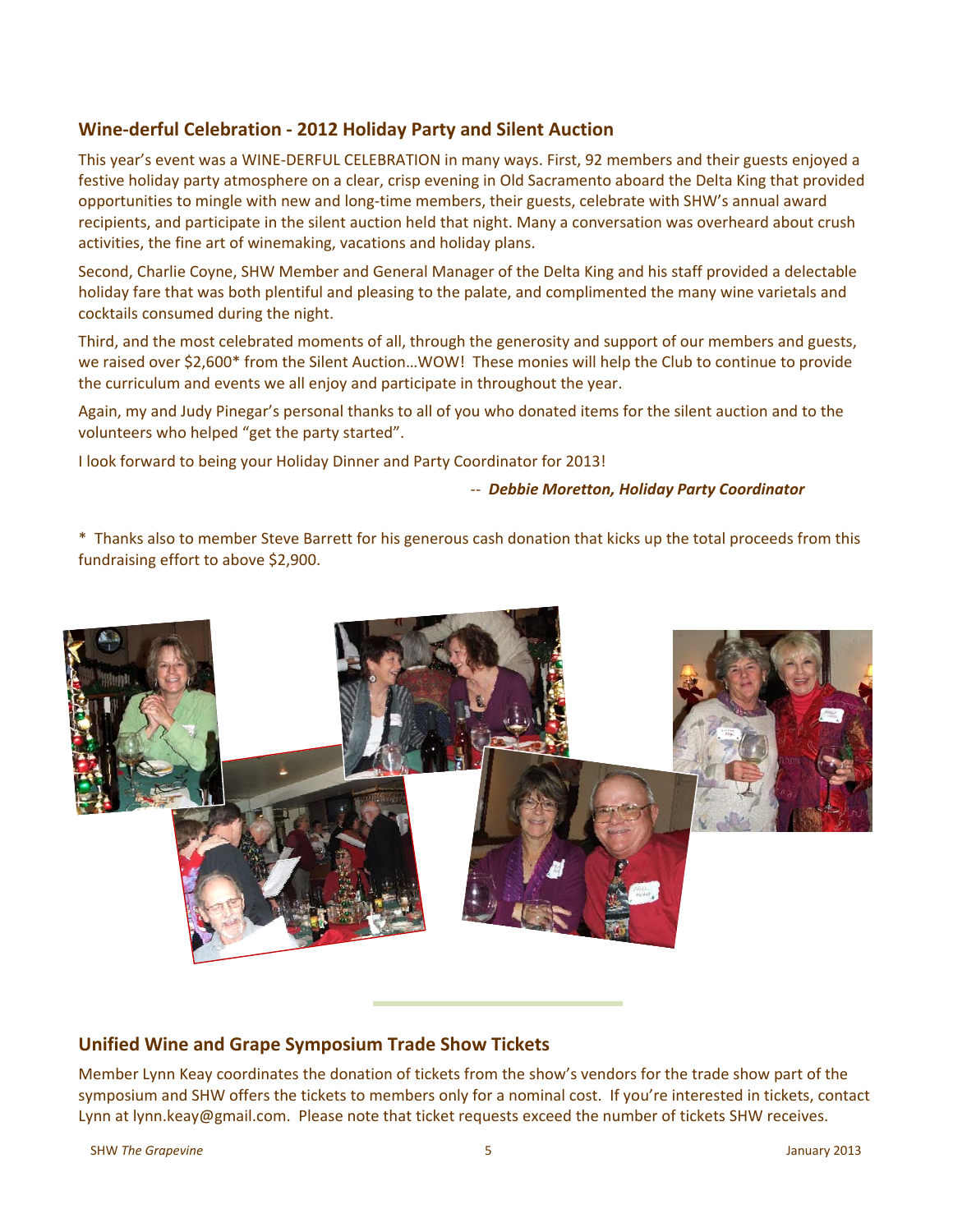## **2013 Club Dues Are Due!**

The SHW annual Club dues are \$45 per household, the same membership cost as in 2012. Your membership dues go toward Club program and activities costs including meeting space, insurance, web site maintenance and updates, and meeting speaker costs and hospitality.

The benefits of SHW membership are many:

- **one-year subscription to WineMaker magazine (6 issues);**
- Delivery of the month Club newsletter, *The Grapevine*, to your fingertips;
- **■** Evaluation of your wines by experienced winemakers and industry professionals;
- **■** Gain winemaking knowledge through technical monthly programs supported by commercial winemakers, the winemaking industry and viticulture and enology educational institutions;
- **■** Opportunity to compete in the SHW Jubilee Wine Competition;
- **■** Receive member rates to meetings, activities and dinners and ability to participate in varietal focus groups and group buys;
- Borrow Club equipment destemmer-crusher, basket press and filter; and
- **■** Access to some of the finest winemakers in Northern California.

The 2013 membership is attached to this newsletter. Join or **renew by March 1 to have WineMaker magazine delivered to your home address**.

Contact Membership CoChairs if you have questions: Fred Millar, 916 576‐9596 and fredmillar1@gmail.com, or Gin Yang at 916 217‐0294 and ginyangstaehlin@yahoo.com.

## **Club Resources**

| Winemaking and<br><b>Vineyard Mentors</b>  | <b>Contact Mentor Coordinator Bill Staehlin and</b><br>he'll match you up with a mentor.<br>bill.staehlin@sbcglobal.net; 916 216-1753 |
|--------------------------------------------|---------------------------------------------------------------------------------------------------------------------------------------|
| <b>Club Equipment</b><br>Rental            | See list on right for information to borrow the<br>Club's destemmer-crusher, press, and filter.                                       |
| Oak Cubes for<br>Ageing                    | Contact Bill Staehlin; contact info above.                                                                                            |
| <b>SHW Logo Wine</b><br>Glasses            | <b>Contact Sue Summersett to purchase SHW</b><br>logo wine glasses.<br>sbsummer2002@yahoo.com; 916 354-2050                           |
| <b>SHW Logo Wear</b><br>Polo Shirts & Caps | Contact Fred Millar for more information.<br>Fredmillar1@gmail.com; 915 576-9596                                                      |
| Club's Web Site                            | www.SacHomeWine.org                                                                                                                   |

# *Club Equipment*

Club equipment can be borrowed by SHW members. Reservations are handled on a first come, first served basis with a signed "Release Agreement" on file.

*Destemmer‐Crusher* Contact: Andy Walter, 916 955‐6373 andrew.walter@sbcglobal.net

## *Basket Press* Contact: Lynn Keay, 916 969‐4924

lynn.keay@gmail

 $F$ *ilter* Contact: Donna Bettencourt, 916 454‐5487 bettencourt1045@softcom.net

Please help keep Club equipment in optimum shape for everyone to use.

**■**Thoroughly clean and return equipment within 24 hours.

**■** Notify equipment coordinator of equipment malfunctions or damage.

**■** Provide your own paper filters for the filter.

**■** Schedule thoughtfully during peak season as several members may need to borrow the equipment on the same day.

"Release Agreements" are available at the monthly SHW meetings. Be proactive: if you're planning to borrow Club equipment, attend the equipment training and complete the form. Contact Donna Bettencourt for additional information.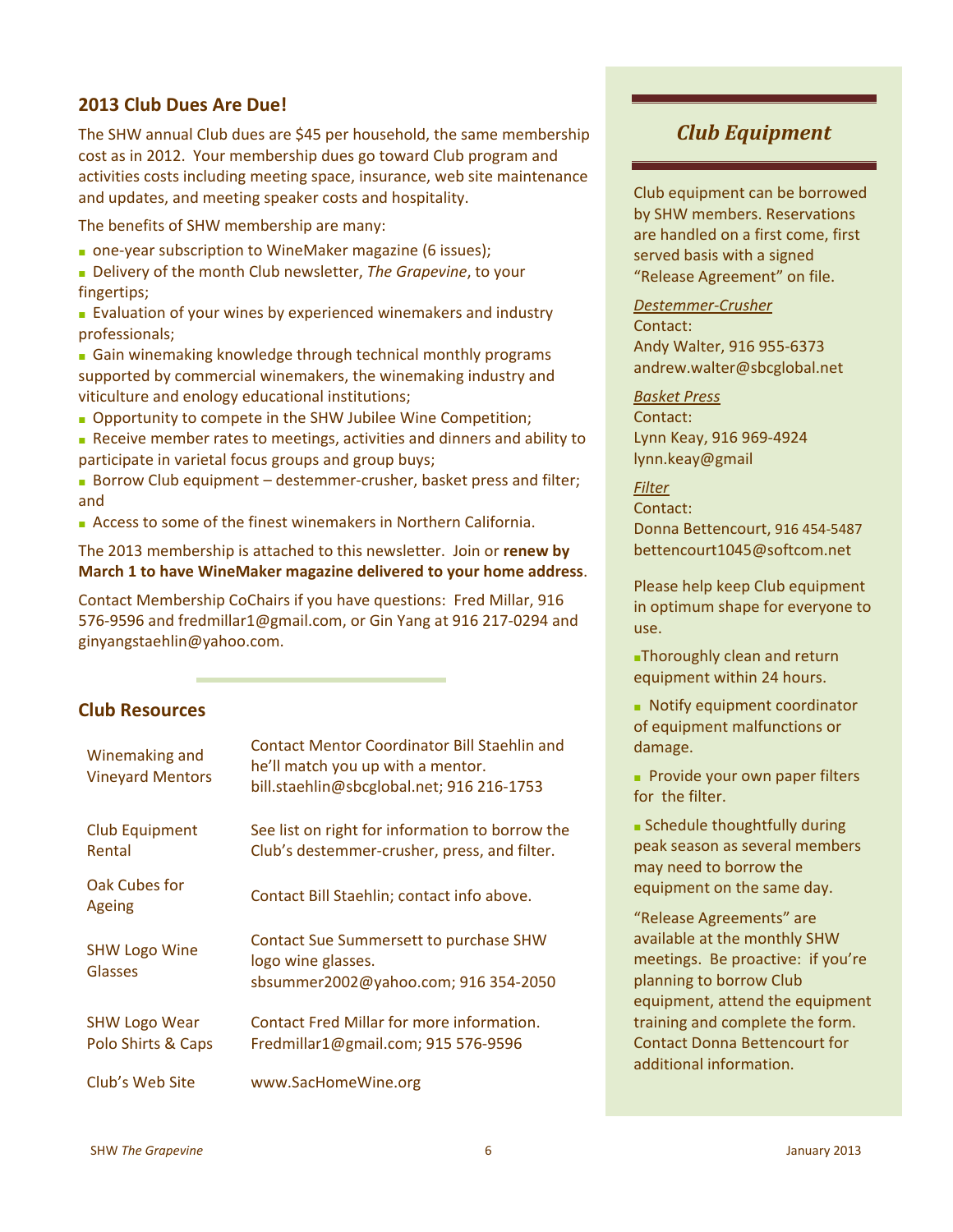#### **2013 SACRAMENTO HOME WINEMAKERS MEMBERSHIP FORM**

|                                                                                                                                                                                                                                                                                                                                                                                                                      | (SHW communicates primarily through emails. If you also prefer the newsletter by USPS, indicate here. ___ )                                                                                                |
|----------------------------------------------------------------------------------------------------------------------------------------------------------------------------------------------------------------------------------------------------------------------------------------------------------------------------------------------------------------------------------------------------------------------|------------------------------------------------------------------------------------------------------------------------------------------------------------------------------------------------------------|
| $\square$ Yes $\square$ No<br>will not be shared.)                                                                                                                                                                                                                                                                                                                                                                   | Share my phone number, city and email addresses with SHW members. (Note: street addresses                                                                                                                  |
| New Membership - \$45 per household (calendar year). Join by March 1, 2013 to receive a one-year<br>$\mathsf{L}$<br>subscription to WineMaker Magazine mailed to your address.                                                                                                                                                                                                                                       |                                                                                                                                                                                                            |
| $\Box$<br>extended if renewing after March 1, 2013.                                                                                                                                                                                                                                                                                                                                                                  | Renew Membership - \$45 per household (calendar year). 2012 members who renew by March 1, 2013<br>will receive a one-year extension to their existing WineMaker magazine subscription. Subscription is not |
| Tell us about your winemaking interests to assist SHW in developing programs and resources:                                                                                                                                                                                                                                                                                                                          |                                                                                                                                                                                                            |
| I have been a SHW member since<br>$\Box$                                                                                                                                                                                                                                                                                                                                                                             | I am interested in home viticulture.<br>$\Box$                                                                                                                                                             |
| I am a new/novice/rusty winemaker<br>$\Box$                                                                                                                                                                                                                                                                                                                                                                          | $\Box$ I have a home vineyard. # of vines: ________                                                                                                                                                        |
| I'm interested in Winemaking 101 (Basics)<br>□                                                                                                                                                                                                                                                                                                                                                                       | $\Box$ I am a $\Box$ commercial winery and/or $\Box$ grower                                                                                                                                                |
| I am making wine. Years making wine: ________<br>$\Box$                                                                                                                                                                                                                                                                                                                                                              |                                                                                                                                                                                                            |
| I made ________ gallons wine in 2012.<br>$\Box$                                                                                                                                                                                                                                                                                                                                                                      | $\Box$ I have grapes to sell                                                                                                                                                                               |
| I plan to make _______ gallons wine in 2013.<br>$\Box$                                                                                                                                                                                                                                                                                                                                                               | $\Box$ I am interested in making these wines:                                                                                                                                                              |
| I want to know about: $\Box$ wine chemistry $\Box$ SO2<br>$\Box$                                                                                                                                                                                                                                                                                                                                                     | □ Bordeaux □ Rhone □ Iberian □ Italian □ German                                                                                                                                                            |
| $\Box$ pH and acid $\Box$ blending $\Box$ fining $\Box$ filtering                                                                                                                                                                                                                                                                                                                                                    | □ Fruit □ Mead □ Port □ Sparkler □ Dessert □ Other                                                                                                                                                         |
| Thanks for choosing some of the many ways to help SHW:<br><b>Leadership:</b> $\Box$ President $\Box$ Vice President – Programs $\Box$ Treasurer $\Box$ Secretary $\Box$ Membership Chair<br>Master/Assistant Cellar Master  □ Web Site Manager □ Newsletter Editor □ Chief Judge/Assistant Chief Judge<br>□ Competition Coordinator □ Mentor Coordinator □ Other (please specify): _________________________________ | $\Box$ Cellar                                                                                                                                                                                              |
| Host a board meeting on the first Wednesday of the<br>month. Which month is best? _______________                                                                                                                                                                                                                                                                                                                    | Monthly Hospitality: reimbursable snacks at<br>monthly meetings: $\Box$ Coordinate $\Box$ Bring Snack                                                                                                      |
| Jubilee Wine Competition and Picnic: $\Box$ Judging<br>□ Cellar Help □ Clerk □ Chef □ Logistics                                                                                                                                                                                                                                                                                                                      | Club Equipment Manager/Storage: O Destemmer-<br>Crusher = Press = Filter                                                                                                                                   |
| Home Winery Tour: $\Box$ Coordinate $\Box$ Chef<br>$\Box$ Home Tour Destination                                                                                                                                                                                                                                                                                                                                      | Winemaking supplies (bottles, oak, corks, etc.): help<br>with $\square$ procurement, $\square$ storage and $\square$ sales                                                                                 |
| Harvest Dinner: $\Box$ Coordinate $\Box$ Find corkage-free<br>restaurant                                                                                                                                                                                                                                                                                                                                             | <b>Winery/Industry Tours:</b> $\Box$ Coordinate $\Box$ Lead                                                                                                                                                |
| $\Box$ Logistics $\Box$ Secure Items $\Box$ Donate Items                                                                                                                                                                                                                                                                                                                                                             | Grape Sourcing/Group Buys: $\Box$ Procure $\Box$ Manage                                                                                                                                                    |

Program/meeting topics you're interested in or why you joined SHW: \_\_\_\_\_\_\_\_\_\_\_\_\_\_\_\_\_\_\_\_\_\_\_\_\_\_\_\_\_\_\_\_\_\_\_\_

Please make check payable to "Sacramento Home Winemakers" and mail membership form with check to:

\_\_\_\_\_\_\_\_\_\_\_\_\_\_\_\_\_\_\_\_\_\_\_\_\_\_\_\_\_\_\_\_\_\_\_\_\_\_\_\_\_\_\_\_\_\_\_\_\_\_\_\_\_\_\_\_\_\_\_\_\_\_\_\_\_\_\_\_\_\_\_\_\_\_\_\_\_\_\_\_\_\_\_\_\_\_\_\_\_\_\_\_\_

SHW Treasurer - P.O. Box 894 - Rancho Cordova, CA 95741

Membership questions? Contact Gin at 916 217‐0294 or ginyangstaehlin@yahoo.com